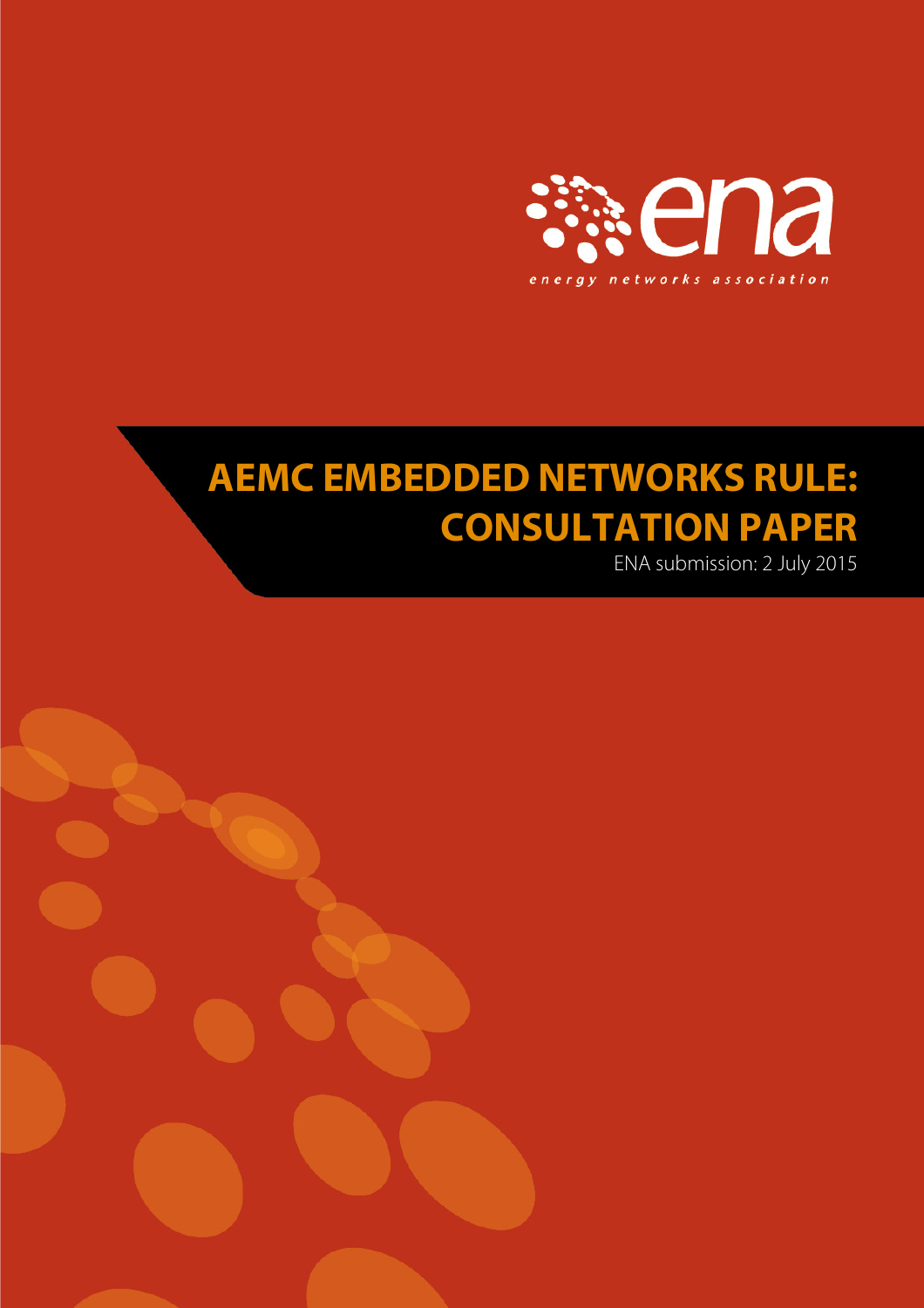# **CONTENTS**

| Appendix A: ENA responses to AEMC questions in the embedded |  |
|-------------------------------------------------------------|--|
|                                                             |  |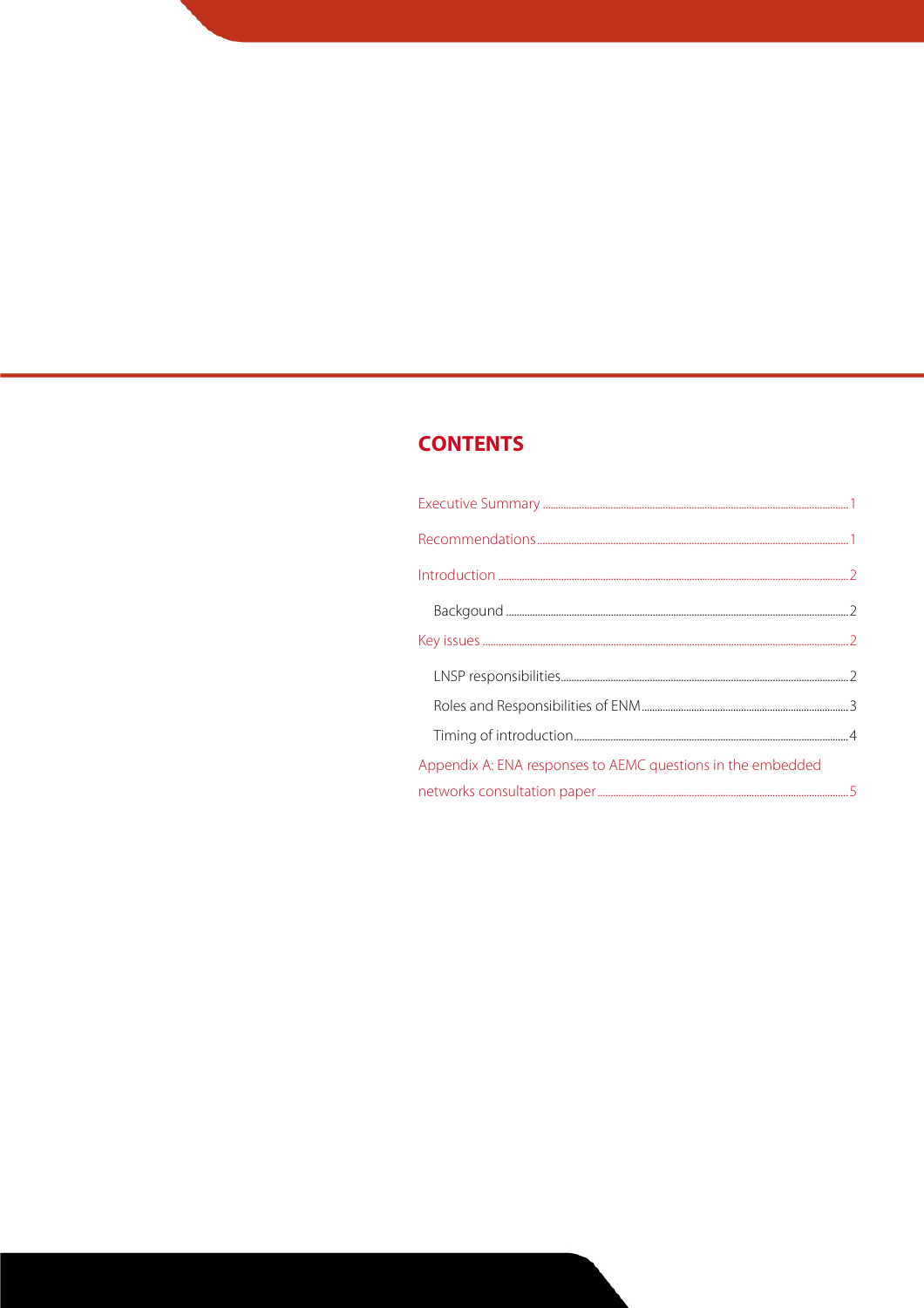# **EXECUTIVE SUMMARY**

ENA supports the intent of this rule change in clarifying the responsibilities relating to service delivery to customers within an embedded network and specifically facilitating access to competitive retail offers by customers within an embedded network where they choose to seek access to market services.

The rule change needs to also make clear the roles and responsibilities in supporting embedded network customers to ensure that customers can obtain access to services they are seeking from the designated responsible party.

However, there are several key issues which ENA considers require clarification within this process.

- 1. Clarification of LNSP responsibilities
- 2. Roles and responsibilities of ENM
- 3. Timing of introduction of the changes

### **Clarification of LNSP responsibilities**

The rule change should ensure, in both the policy intent and in detailed drafting, that the obligations placed upon the LNSP relating to embedded networks are limited to provision of the parent connection point to the NEM. The LNSP must not be left as the default service provider or service facilitator for customers within an embedded network as the LNSP has no visibility, contractual or other connection with these customers.

#### **Roles and responsibilities of ENM**

The ENA considers that the rule change should make it clear that the ENM will have responsibility for 'network' responsibilities within the embedded network.

Clarification and promotion of these responsibilities as responsibilities of the ERM would assist customers to understand who is responsible for service delivery to them and should improve that service delivery as the ERM is aware and responsible for their performance.

### **Timing of introduction of the changes**

ENA supports incorporation of changes required to introduce the role of embedded network manager and clarify roles and responsibilities of other parties to be aligned with the significant change processes to be undertaken with introduction of metering contestability changes.

# **RECOMMENDATIONS**

ENA recommends that:

- 1. The role of ENM is introduced in the NEM; and
- 2. The obligation for the LNSP to provide services and support to embedded networks is limited to the embedded network parent connection point.
- 3. The responsibility of ENM for network related responsibilities including safety within the embedded network is made clear in drafting, especially relating to:
	- a) safe management of de-energisation and reenergisation, meter installations exchanges and fault/outage issues in line with national and jurisdictional requirements for safe operation and service delivery;
	- b) responsibilities relating to maintaining and managing registers of life support customers; and
	- c) managing access to data and protecting the security and privacy of customer data in line with regulatory requirements.
- 4. Changes required to introduce the role of embedded network manager and clarify roles and responsibilities of other parties should be aligned with changes to systems and procedures underway to introduce competition in metering and related services.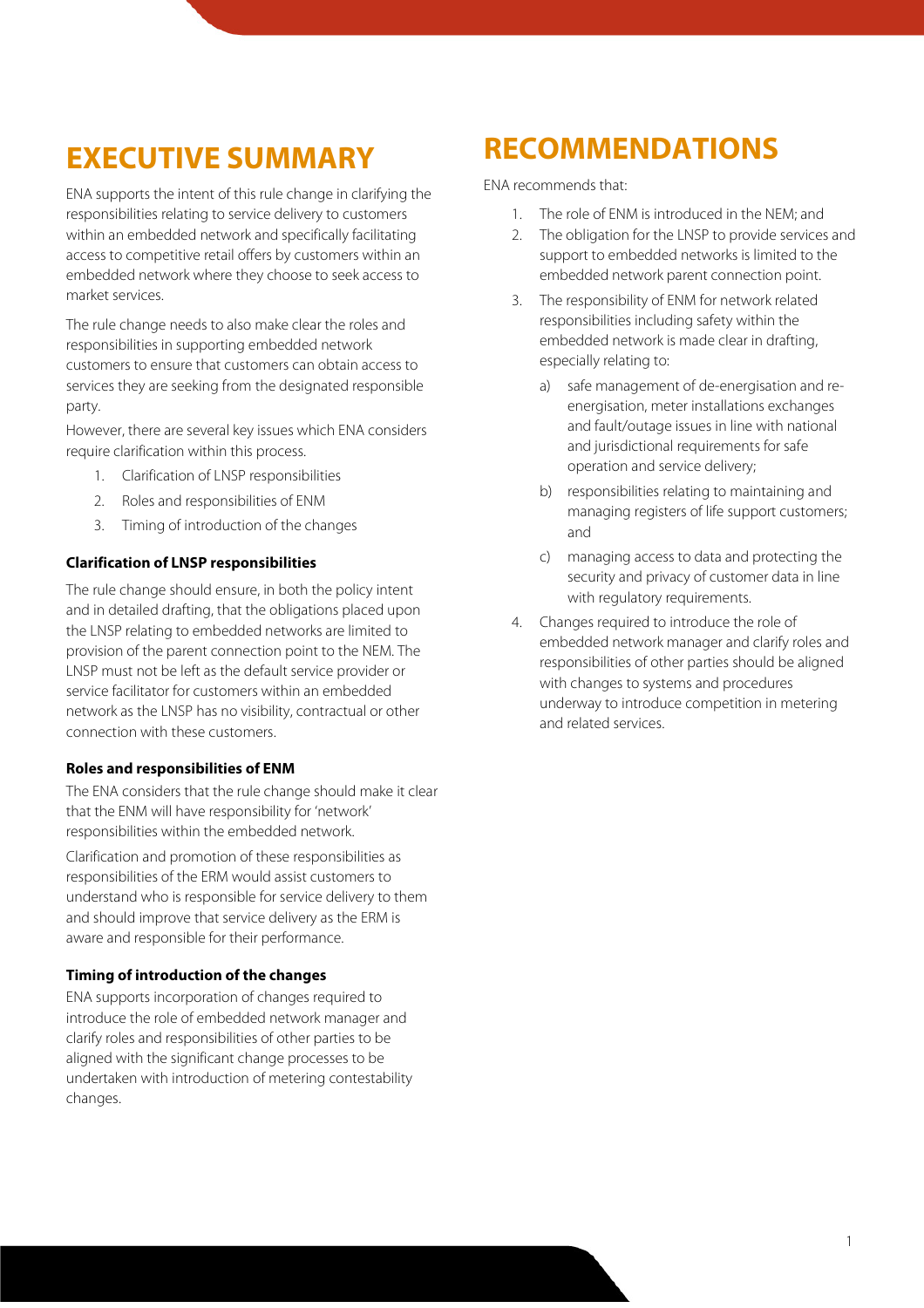# **INTRODUCTION**

The ENA is the national industry association representing the businesses operating Australia's electricity transmission and distribution and gas distribution networks. Member businesses provide energy to virtually every household and business in Australia. ENA members own assets valued at over \$100 billion in energy network infrastructure.

ENA welcomes the opportunity to make a submission on the Australian Energy Market Commission's (AEMC) consultation paper on embedded networks.

## **BACKGOUND**

Australian Energy Market Operator (AEMO) submitted a rule change request to the Australian Energy Market Commission (AEMC) proposing amendments to the regulation of embedded networks within the National Electricity Market (NEM).

The AEMC rule change proposes introduction of a new service provider, an Embedded Network Manager (ENM), to facilitate access to external retail service providers by customers within an embedded network. The requirement to establish an ENM will apply to embedded networks big enough to have to register with the Australian Energy Regulator (AER). Very small embedded networks (classified by AER as 'deemed networks' generally with less than ten customers) will not be affected.

The AEMC consultation paper identifies a major gap in regulatory arrangements for customers within embedded networks to seek access to retail market offers in the NEM or to facilitate change between NEM retailers on the market. AEMC notes that embedded networks customers lack the customer protections and access to NEM system supports which enable NEM customers to access their energy data and facilitates choice and transfer between NEM retailers.<sup>[1](#page-0-0)</sup>

AEMC notes that jurisdictional arrangements to support access to retail market offers in embedded networks are either inconsistent between jurisdictions (NSW, South Australia, Victoria) or not in place (Queensland, Tasmania,  $ACT<sup>2</sup>$  $ACT<sup>2</sup>$  $ACT<sup>2</sup>$ 

Enabling customer choice within embedded networks also requires the metering framework to accommodate 'onmarket' activity within embedded networks. This requires parent to child metering relationships to be established to

facilitate subtractive metering within the embedded network to identify individual customer loads.

ENA supports the intent of this rule change in clarifying the responsibilities relating to service delivery to customers within an embedded network and specifically facilitating access to competitive retail offers by customers within an embedded network where they choose to seek access to market services.

This submission concentrates upon key issues identified by the ENA and provides brief responses to specific questions raised by the AEMC in Appendix A.

# **KEY ISSUES**

ENA supports the intent of enabling competitive retail service for customers within registered embedded networks.

However, there are several key issues which ENA considers require clarification within this process.

- 1. Clarification of limits of LNSP responsibilities
- 2. Roles and responsibilities of ENM
- 3. Timing of introduction of the changes

### **LNSP RESPONSIBILITIES**

ENA supports establishing the role of an ENM to facilitate access by embedded network customers to competitive retail service offers.

However the rule change also needs to make clear the responsibilities of other parties. The current lack of regulatory clarity can result in Local Network Service Provider (LNSP) being contacted by customers of embedded networks for supply failure or power quality issues, where they have no knowledge, responsibility or ability to alleviate the issue.

The rule change should ensure, both in intent and in detailed drafting, that the obligations placed upon the LNSP relating to embedded networks are limited to provision of the parent connection point to the NEM.

The LNSP must not be left as the default service provider or service facilitator for customers within an embedded network as the LNSP has no visibility, contractual or other connection with these customers. The rule should make it clear that the LNSP is not responsible for operation of supply and related issues to an on-market or off-market child connection point within an embedded network.

However, the LNSP should be able to nominate to operate as an ENM if it decides to engage in this market as a service provider.

<span id="page-3-1"></span> $<sup>1</sup>$  ibid, pp. 4-5</sup>

<span id="page-3-0"></span><sup>2</sup> Ibid, p. 10-11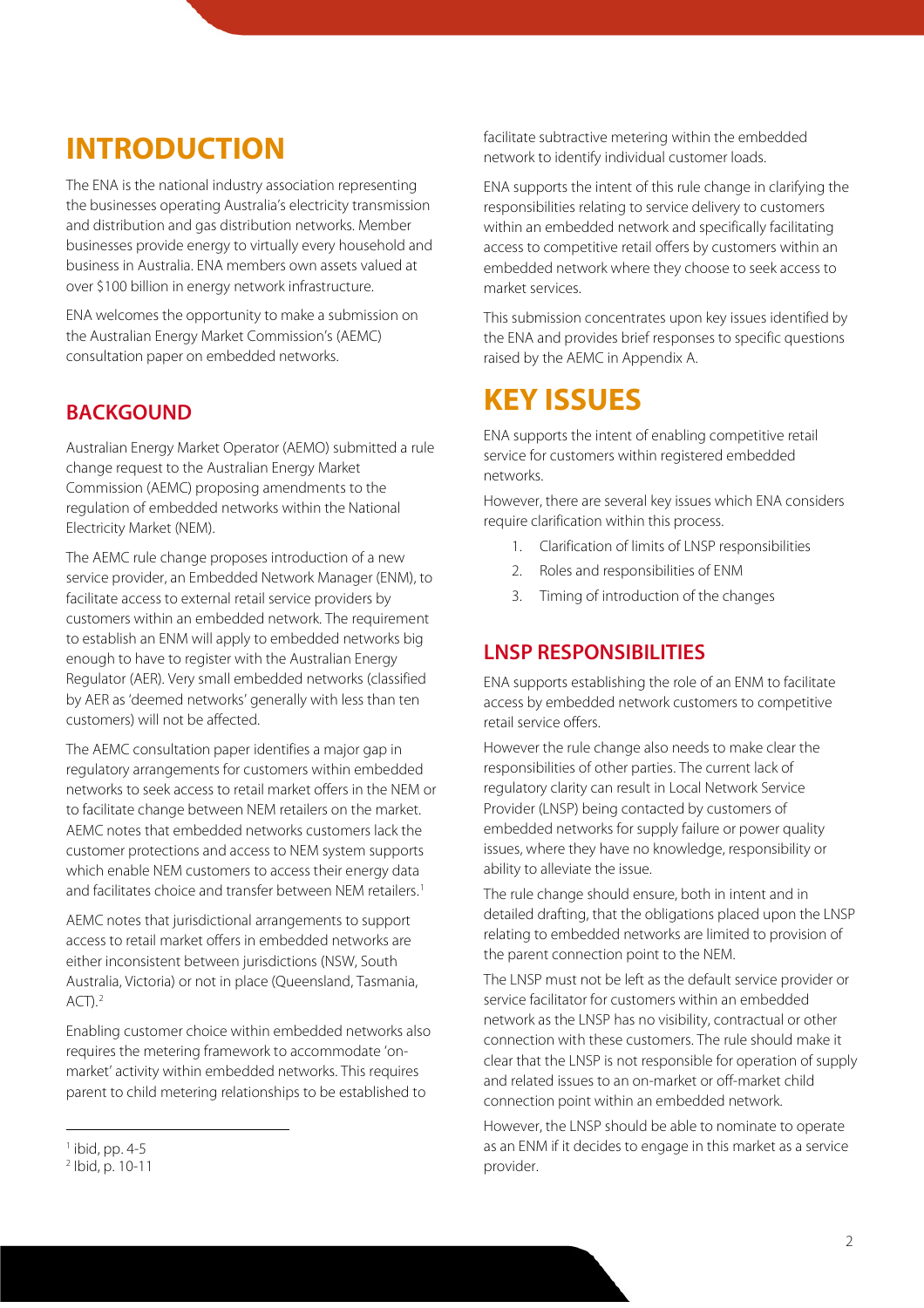#### **ENA recommendation**

ENA recommends that:

- a) The role of ENM is introduced in the NEM; and
- b) The obligation for the LNSP to provide services and support relating to embedded networks is limited to the embedded network parent connection point.

### **ROLES AND RESPONSIBILITIES OF ENM**

The AEMC consultation paper notes that the NER does not make it clear who has the obligation to support NEM activities for customers within embedded networks in relation to retail market offers. That is:

- » Who has the obligation to set up and maintain the AEMO Market Settlement and Transfer Solutions (MSATS) standing data for an embedded network?
- » Who is responsible for ensuring that data on life support customers within embedded networks is maintained?
- Who performs the NEM processes for the transfer of embedded networks customers between retailers particularly between the embedded network operator and a registered retailer?
- » How are distribution loss factors set for customers within an embedded network?
- » Who has access to embedded network customers' metering data?
- » Who is responsible for metering the embedded network customers who have selected their own retailer?[3](#page-3-1)

In addition, the consultation paper notes that AEMO identified a range of functions to be performed by the ENM, including:

- » Allocating an identifying embedded network code to the parent national metering identifier (NMI);
- » Fulfilling the LNSP role provided in MSATS and B2B procedures for the on-market embedded network child connection points (including allocation of NMIs for child connection points, maintaining all standing data and managing MSATS and B2B interfaces for the embedded network connection points); and

» Maintaining and communicating information regarding embedded network customers to market participants and accredited service providers<sup>[4](#page-4-0)</sup>. .

The ENA supports establishment of the role of ENM to undertake these tasks. In addition, the ENA considers that the rule change should make it clear that the ENM will have responsibility for 'network' responsibilities within the embedded network including:

- » safe management of de-energisation and reenergisation, meter installations exchanges and fault/outage issues in line with national and jurisdictional requirements for safe operation and service delivery;
- » responsibilities relating to maintaining and managing registers of life support customers; and
- » managing access to data and protecting the security and privacy of customer data in line with regulatory requirements.

Clarification and promotion of these responsibilities as responsibilities of the ENM would assist customers to understand who is responsible for service delivery to them and should improve that service delivery as the ENM is aware and responsible for their performance.

#### **ENA recommendation**

The responsibility of ENM for network related responsibilities including safety within the embedded network is made clear in drafting, especially relating to:

- a) safe management of de-energisation and reenergisation, meter installations exchanges and fault/outage issues in line with national and jurisdictional requirements for safe operation and service delivery;
- b) responsibilities relating to maintaining and managing registers of life support customers; and
- c) managing access to data and protecting the security and privacy of customer data in line with regulatory requirements.

<span id="page-4-0"></span><sup>&</sup>lt;sup>3</sup> AEMC, National Electricity Amendment (Embedded networks) Rule 2015: consultation paper, 21 May 2015, pp. 10-11

 <sup>4</sup> Ibid, pp. 15-16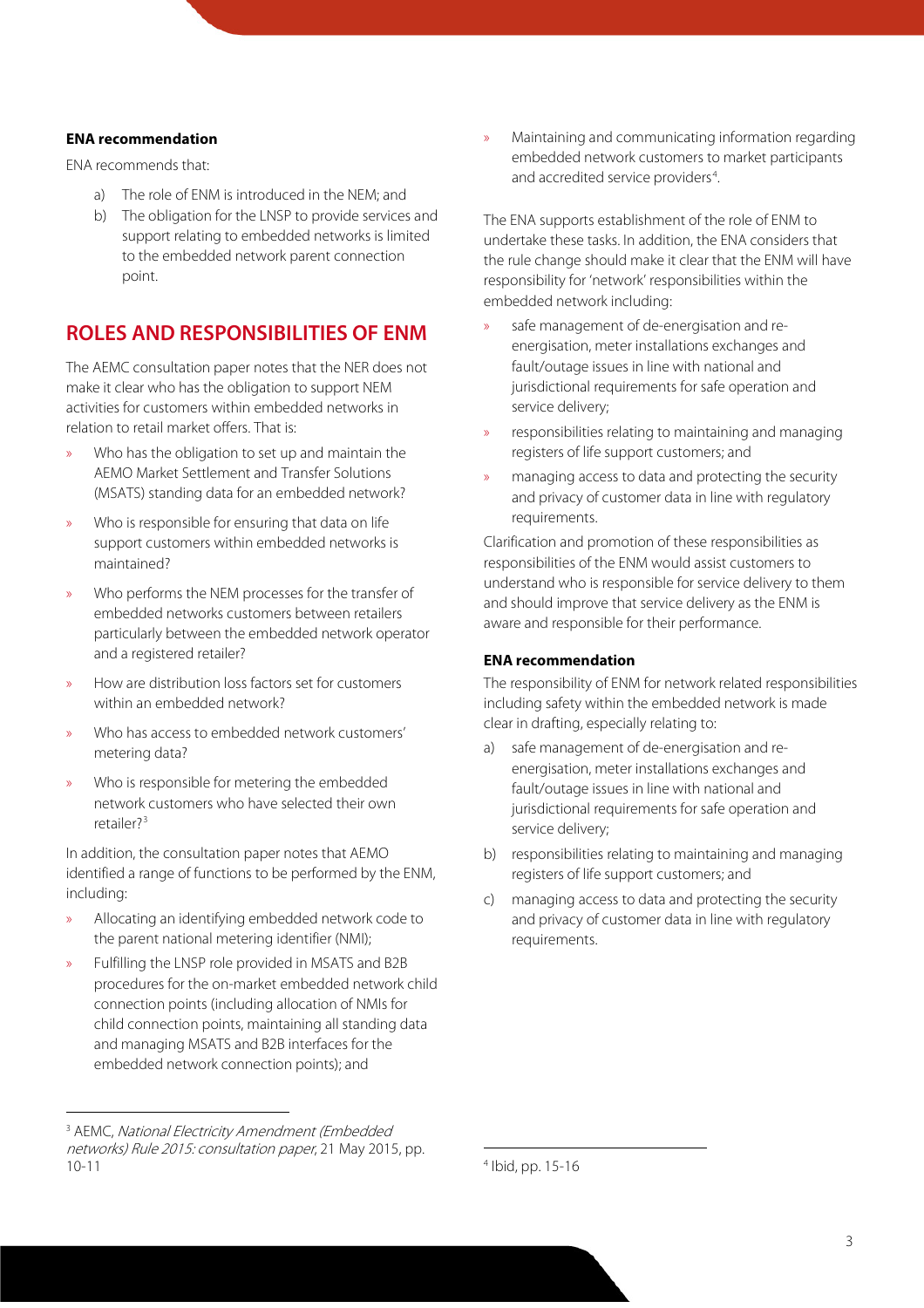### **TIMING OF INTRODUCTION**

ENA notes the range of reviews and rule changes currently underway that will involve changes to AEMO procedures and to business processes and IT systems within AMO and market participants.

ENA agrees that there is value in minimising disruption and cost from multiple system changes in so far as this is possible.

ENA notes that it is anticipated that the timing of system and procedure changes relating to the introduction of expanded competition in metering and related services is likely to be delayed.

ENA supports incorporation of changes required to introduce the role of embedded network manager and clarify roles and responsibilities of other parties to be aligned with the significant change processes to be undertaken with introduction of metering contestability changes.

### **ENA recommendation**

Changes required to introduce the role of embedded network manager and clarify roles and responsibilities of other parties should be aligned with changes to systems and procedures underway to introduce competition in metering and related services.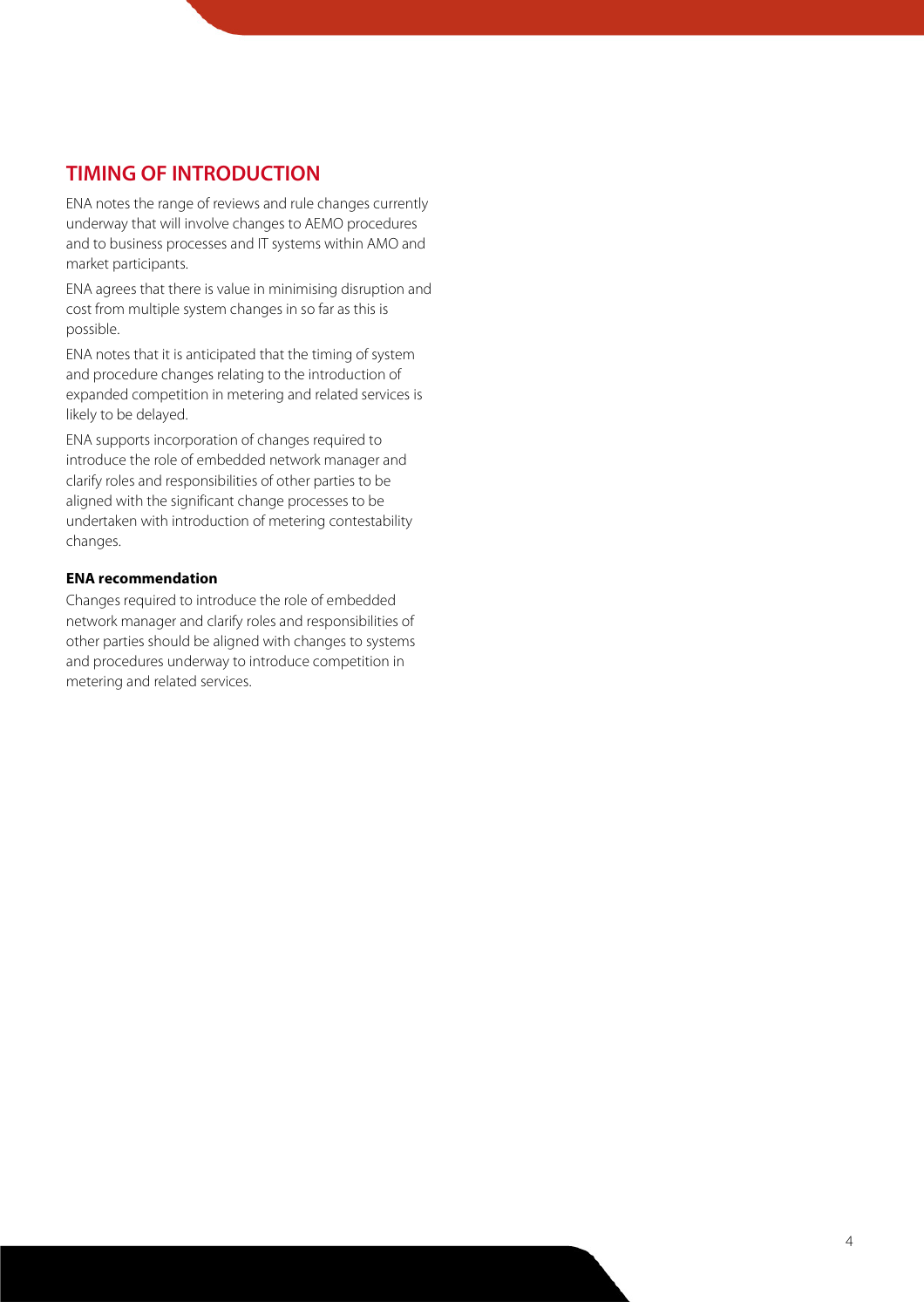### **APPENDIX A: ENA RESPONSES TO AEMC QUESTIONS IN THE EMBEDDED NETWORKS CONSULTATION PAPER**

| No.            | <b>Ouestion</b>                                                                                                                                                                                    | <b>ENA response</b>                                                                                                                                                                                                                                                                                                                                                                                                                                                                                                                                              |
|----------------|----------------------------------------------------------------------------------------------------------------------------------------------------------------------------------------------------|------------------------------------------------------------------------------------------------------------------------------------------------------------------------------------------------------------------------------------------------------------------------------------------------------------------------------------------------------------------------------------------------------------------------------------------------------------------------------------------------------------------------------------------------------------------|
| 1              | <b>Requirements to facilitate</b><br>competition                                                                                                                                                   |                                                                                                                                                                                                                                                                                                                                                                                                                                                                                                                                                                  |
| 1a             | Are there any additional changes to<br>the NER or the AER's network<br>guideline that are necessary to<br>allow embedded network<br>customers access to retail market<br>offers?                   | ENA considers that the NER should clarify that the LNSP obligations relating to embedded networks are limited to<br>provision of the parent embedded network connection point and that the new ENM will be responsible for issues<br>including management of internal faults and outages, and safe energization, de-energisation and re-energisation<br>of embedded network customers.                                                                                                                                                                           |
| 1 <sub>b</sub> | Are there any additional changes to<br>the NER or the network guideline<br>that are necessary to clarify the<br>roles and responsibilities for the<br>management of embedded<br>network customers? | ENA supports making it clear in the National Electricity Rules (NER) that, while the Local Network Service Provider<br>(LNSP) or DNSP is responsible for electricity supply to the parent connection point of an embedded network, it is<br>not responsible for supply to an on-market or off-market child connection point within an embedded network.<br>The LNSP or DNSP has no operational responsibility for an embedded network. It will be the (proposed) ENM who<br>has the obligation to support NEM activities for customers within embedded networks. |
| 1 <sup>c</sup> | Are any of the proposed changes to<br>the NER or the network guideline<br>proposed by AEMO not<br>appropriate?                                                                                     | ENA has not identified any provisions proposed by AEMO as inappropriate.                                                                                                                                                                                                                                                                                                                                                                                                                                                                                         |
| $\overline{2}$ | Who should perform these<br>functions?                                                                                                                                                             |                                                                                                                                                                                                                                                                                                                                                                                                                                                                                                                                                                  |
| 2a             | Should a new accredited service<br>provider role (the ENM) be created<br>to perform all or some of these<br>functions as proposed by AEMO?                                                         | Yes. ENA supports establishment of the ENM role, including responsibilities as identified above at 1a).                                                                                                                                                                                                                                                                                                                                                                                                                                                          |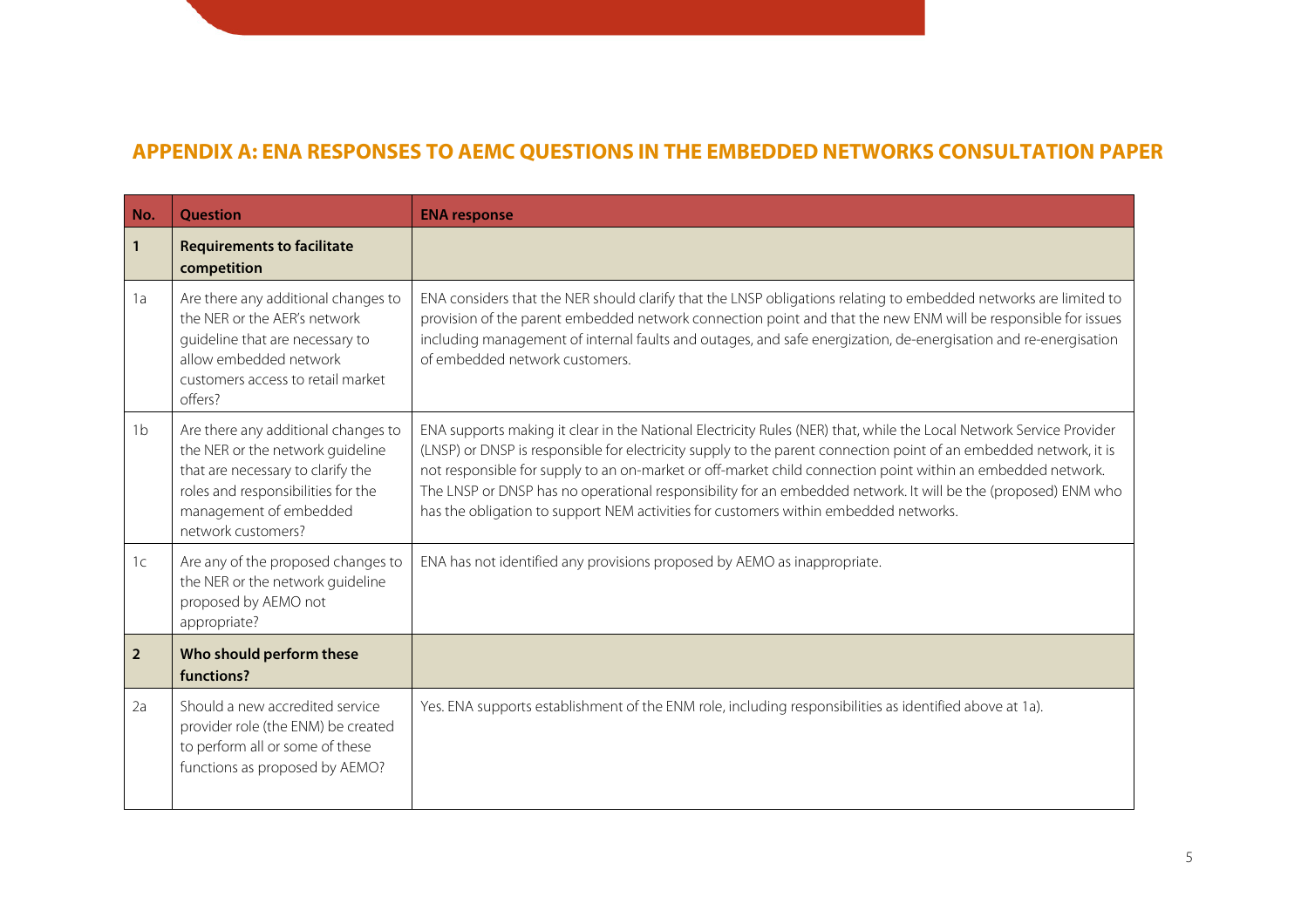| No.            | <b>Question</b>                                                                                                                                                                                      | <b>ENA response</b>                                                                                                                                                                                                                       |
|----------------|------------------------------------------------------------------------------------------------------------------------------------------------------------------------------------------------------|-------------------------------------------------------------------------------------------------------------------------------------------------------------------------------------------------------------------------------------------|
| 2b             | What, if any, functions should be<br>performed by an existing party?<br>And if so, which party? What would<br>the advantages be of using an<br>existing party performing some of<br>these functions? | ENA does not support allocation of proposed responsibilities for the ENM to and existing role. Specifically, the<br>LNSP of the parent NMI should have no further on-going role with regard to child NMIs within the embedded<br>network. |
| 2c             | Alternatively, if a new ENM role is<br>not created, who should perform<br>the functions identified by AEMO?<br>What would the advantages be of<br>other parties performing the<br>functions?         | See above.                                                                                                                                                                                                                                |
| 3              | When is an ENM required?                                                                                                                                                                             |                                                                                                                                                                                                                                           |
| 3a             | Should all registrable and individual<br>embedded networks be required to<br>appoint an ENM? What are the<br>advantages of such a requirement?                                                       | ENA supports appointment of ENM for all registrable embedded networks in order to facilitate access to services<br>by customers and provide clear identification of responsibility for service delivery within embedded networks.         |
| 3 <sub>b</sub> | Should deemed embedded<br>networks be required to appoint an<br>ENM?                                                                                                                                 | ENA does not see clear benefit in allocation of ENM to deemed embedded networks unless or until a customer<br>within the embedded network was seeking access to a retail offer.                                                           |
| 3 <sup>c</sup> | Is another threshold appropriate?                                                                                                                                                                    | It seems reasonable to utilise the current threshold mechanism, rather than create a new trigger.                                                                                                                                         |
| 3d             | Should the threshold for appointing<br>an ENM be a matter for the AER<br>under the network guideline?<br>Should the NER provide factors for<br>the AER to consider when setting<br>the threshold?    | If the threshold is appropriate to identify deemed versus registerable embedded networks, it should be<br>appropriate for appointment of the ENM                                                                                          |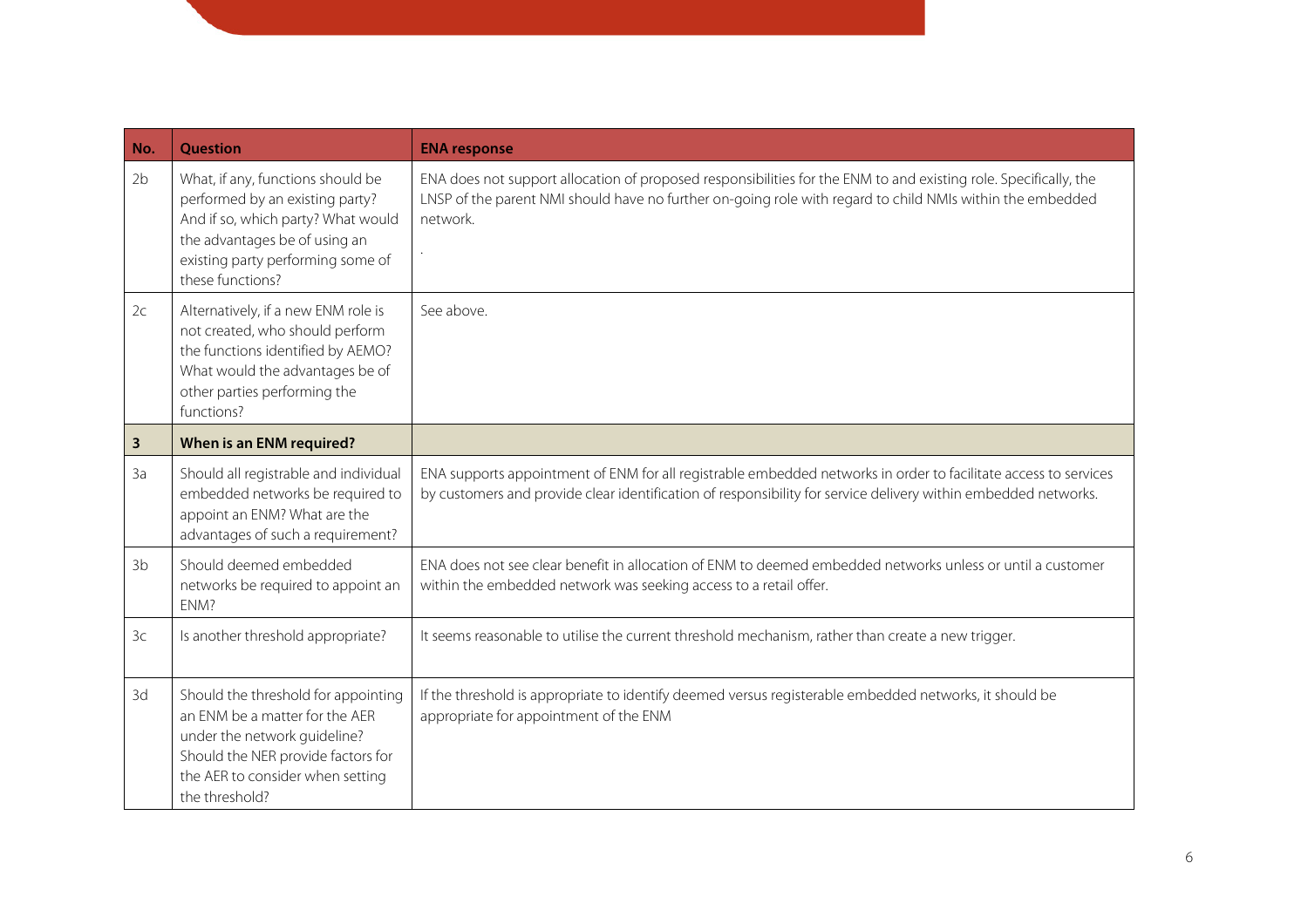| No.            | <b>Ouestion</b>                                                                                                                   | <b>ENA response</b>                                                                                                                                                                                                                                                                                                                                        |
|----------------|-----------------------------------------------------------------------------------------------------------------------------------|------------------------------------------------------------------------------------------------------------------------------------------------------------------------------------------------------------------------------------------------------------------------------------------------------------------------------------------------------------|
| 4              | Accreditation and governance of<br>an ENM                                                                                         |                                                                                                                                                                                                                                                                                                                                                            |
| 4a             | Are the proposed requirements<br>appropriate?                                                                                     | Yes                                                                                                                                                                                                                                                                                                                                                        |
| 4b             | Are any other requirements needed<br>for the accreditation and<br>governance of ENMs?                                             | <b>No</b>                                                                                                                                                                                                                                                                                                                                                  |
| 4c             | Are any of the requirements<br>proposed by AEMO not necessary<br>for the accreditation and<br>governance of ERMs?                 | No                                                                                                                                                                                                                                                                                                                                                         |
| 4d             | Should the requirement to have<br>ENM services provided by an<br>accredited ENM be classified as a<br>civil penalty provision?    | Yes, as there is a competitive advantage to an embedded network operator in NOT assisting their customers to<br>access an alternative energy seller.                                                                                                                                                                                                       |
| 5              | Who can be an ENM                                                                                                                 |                                                                                                                                                                                                                                                                                                                                                            |
| 5a             | Should any party be prevented<br>from becoming an ENM?                                                                            | No                                                                                                                                                                                                                                                                                                                                                         |
| 5 <sub>b</sub> | Should the AER be able to<br>determine the ring-fencing<br>arrangements for ENM services?                                         | This may be appropriate, although it needs to ensure:<br>If ring-fencing is applied, it is applied equally to all parties that may find a potential advantage in offering an<br>$\mathcal{D}$<br>internal service (ie retailer and/or LNSP)<br>The ring fencing requirements are proportionate to the issue, reflecting best practice regulation.<br>$\gg$ |
| 6              | Grandfathering                                                                                                                    |                                                                                                                                                                                                                                                                                                                                                            |
| 6a             | Taking into account potential<br>implementation timing, how long<br>should ENOs with current<br>registrable or individual network | Two years seems adequate, especially with 'deemed' ENM available. However, as noted above, the LNSP should<br>only become a 'deemed' ENM if they volunteer to undertake this role. The LNSP should not be required to<br>provide a 'default' ENM role.                                                                                                     |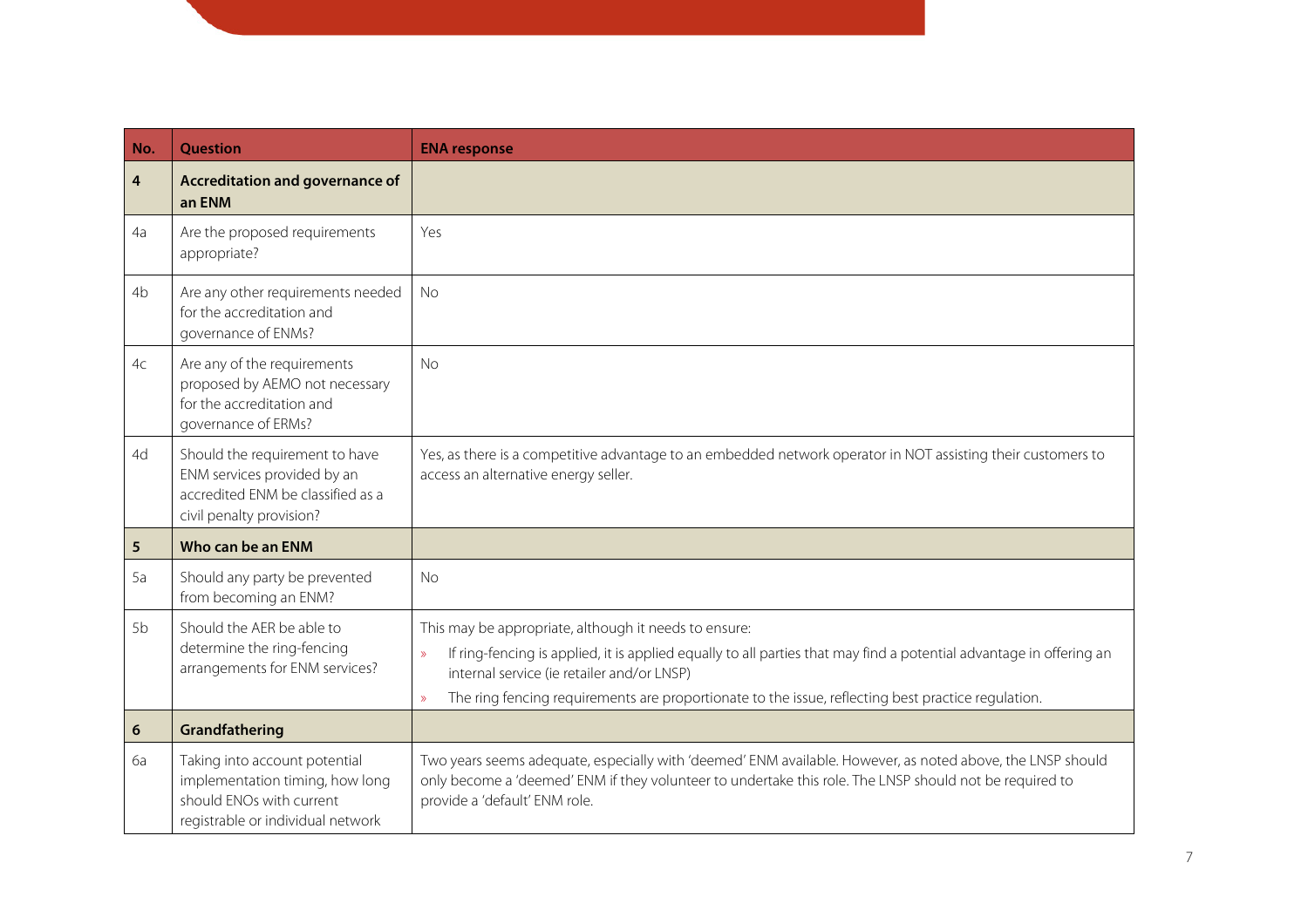| No.            | <b>Question</b>                                                                                                                                                                                                                                                                             | <b>ENA response</b>                                                                                                                         |
|----------------|---------------------------------------------------------------------------------------------------------------------------------------------------------------------------------------------------------------------------------------------------------------------------------------------|---------------------------------------------------------------------------------------------------------------------------------------------|
|                | exemptions be provided to appoint<br>an ENM?                                                                                                                                                                                                                                                |                                                                                                                                             |
| 6b             | Should the transition period be set<br>in the AER's network guideline or<br>within the NER?                                                                                                                                                                                                 | AER guideline                                                                                                                               |
| $\overline{7}$ | <b>Transitional provisions</b>                                                                                                                                                                                                                                                              |                                                                                                                                             |
| 7a             | Are the proposed transitional<br>provisions appropriate?                                                                                                                                                                                                                                    | Yes                                                                                                                                         |
| 7b             | Are any other transitional<br>arrangements necessary to facilitate<br>the implementation of the<br>proposed rule?                                                                                                                                                                           | <b>No</b>                                                                                                                                   |
| 8              | <b>Implementation timing</b>                                                                                                                                                                                                                                                                |                                                                                                                                             |
| 8a             | Are there potential synergies<br>available form implementing the<br>proposed rule in coordination with<br>the expanding competition in<br>metering and related services rule<br>change, the meter replacement<br>process rule change and/or the<br>advice on the shared market<br>protocol? | If this rule change is progressed, it should be amalgamated into changes under consideration in the metering<br>contestability rule change. |
| 9              | <b>Competition in the ENM market</b>                                                                                                                                                                                                                                                        |                                                                                                                                             |
| 9a             | Will AEMO's proposed six month<br>deeming of ENMs assist embedded<br>network operators in finding an<br>ENM or aid in the development of<br>ENMs?                                                                                                                                           | Possibly, depending on the willingness of existing market participants to undertake the role.                                               |